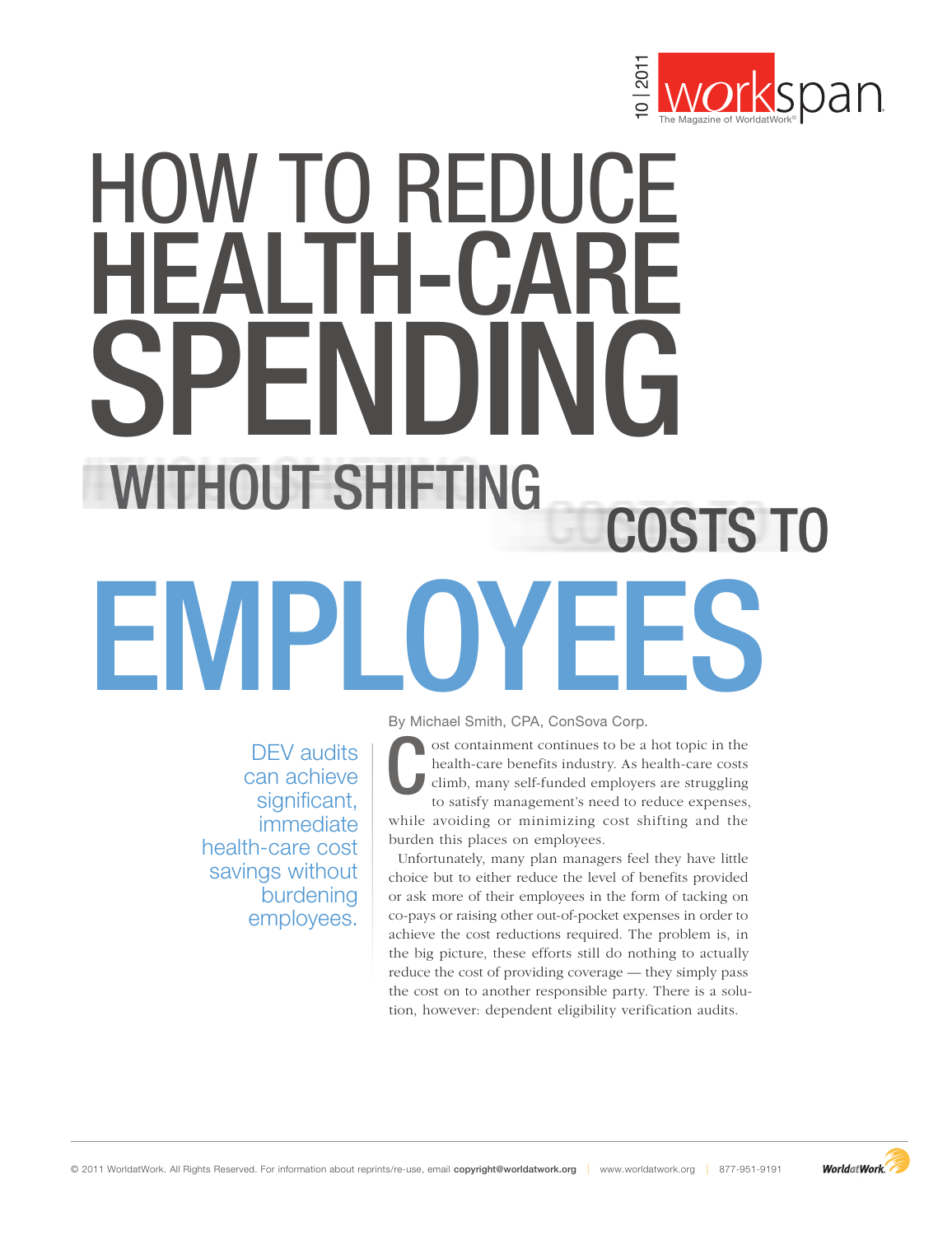# Cost Shifting vs. Verification

Shifting costs to employees can negatively impact employee attitude and loyalty. Typically, and especially in today's economic environment. employees are very sensitive to reductions in benefits and/ or increases in paycheck deductions. The added cost burden may also impact recruitment efforts, especially for hard-to-fill, specialized job roles — potential employees may choose to work elsewhere simply based on the availability of benefits with fewer out-of-pocket expenses.

Dependent eligibility verification (DEV) audits provide a much more effective — and employee friendly — way to achieve significant, immediate health-care cost savings

without burdening employees. By individually verifying the eligibility status of each dependent to make sure the plan is only covering those who are eligible for coverage, DEV audits enable HR and benefits managers to effectively balance the needs of management and employees to create immediate and long-term cost savings.

To see the scope of the dependent eligibility issue, consider the following: In the more than 200 DEV audits conducted by the author's company, ConSova Corp., during the past seven years, as many as 10 percent to 13 percent of covered dependents have been identified as ineligible more than 225,000 individuals in all. Today, even after the implementation of the Patient Protection and Affordable Care Act of 2010, removing these ineligible dependents generates an average 3 percent to 5 percent savings in annual health-care expenditures and continues to deliver long-term cost containment by preventing additional charges from these ineligible dependents down the road without raising costs for employees. If the average dependent costs a self-funded

DEV AUDITS provide a much more effecTIve — and employee friendly — way to achieve significant, **IMMEDIATE** health-care cost savings WITHOUT BURDENING employees.

employer \$3,030 per year, a company with 2,500 dependents that identifies 5 percent of the dependents as ineligible could realize a saving of more than \$375,000 in the first year.

### How It Works

DEV audits involve a comprehensive review of all dependents covered by the plan. To maintain fairness and avoid the appearance of targeting any specific individuals or groups, every employee/dependent must be included. Required documentation for each dependent is individually reviewed to ensure he or she meets the plan's requirements for coverage eligibility. If found ineligible, the dependent is removed from the plan.

With so many other duties and responsibilities that fall on the shoulders of the HR/benefits department, it may seem overwhelming to attempt such an undertaking. However, the DEV audit process is easy to launch and manage, especially when outsourced to a specialty firm, and offers a very worthwhile return on investment with immediate results and long-term savings. For

HR and benefits managers, suggesting and spearheading such an effort within an organization can showcase their department's strategic value to the company's overall success and demonstrate resourcefulness and a proactive posture that brings value to the organization as a whole.

It should be noted that the value of this type of a review is often best realized by self-funded vs. fully insured employers. This is because in a fully insured plan, unless the removal of a dependent changes the tier level, there is a far lower direct reduction in the employer's monthly cost as compared to a self-funded program.

### Outsourcing DEV Audits

Outsourcing the DEV audit to a third-party firm has a number of advantages. First, it saves time for HR staff and benefits personnel by relieving them of the time-consuming burden of conducting the audit. As a result, an outside firm can actually cost less than the expense required to conduct an audit in-house.

Bringing in a third party also keeps the process at arm's length for colleagues to ensure neutrality and eliminate the risk of personality conflicts or apprehension from employees who do not feel comfortable sharing certain information with fellow co-workers. Granted, some employees might have concerns regarding sharing information with an outside group. However, employers can reassure staff by referencing the third-party group's reliability and security credentials and emphasizing that the purpose of the audit is to keep benefits costs under control.

Finally, an experienced thirdparty auditor whose only focus is dependent verification will have the opportunity to leverage its experience